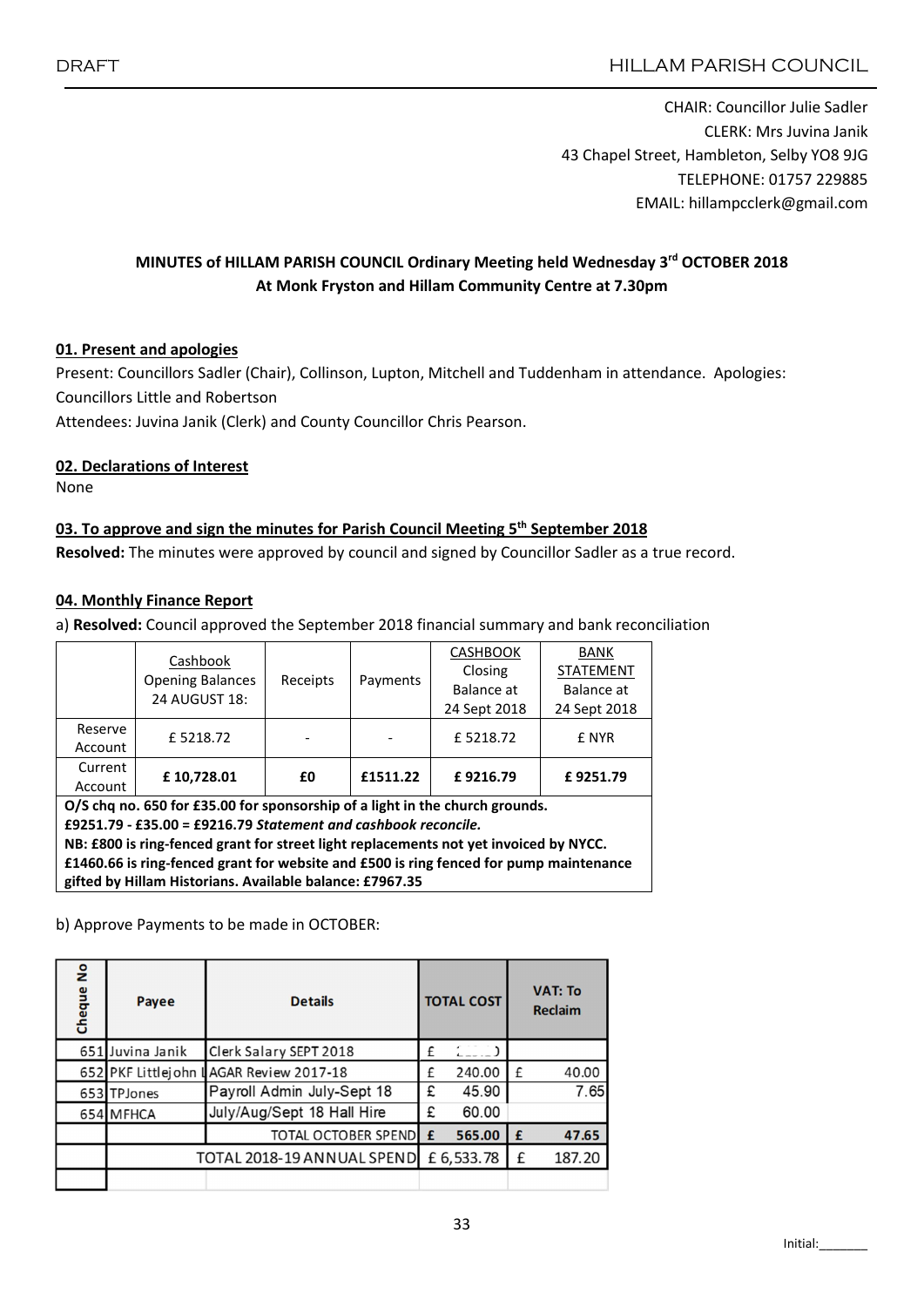Resolved: The OCTOBER payments were checked against invoices and cheques will be signed at meeting close.

c) Resolved: a £30 donation to the Citizen's Advice Bureau Mid North Yorkshire was agreed by council.

d) Resolved: The purchase of a wreath to be laid at the Remembrance Day service was agreed. Of the value £20-25 as usual. Cllr Collinson will arrange this.

e) PKF Littlejohn LLP audit was completed and returned with no concerns raised. The relevant documentation has been placed in the noticeboard and will be available online. Hillam Parish Council wish to Thank Trisha Birch for all her help in the matter and the clerk for her work on solving the previous issues.

### 05. Discuss the activity at Ten Acres

At the last meeting it was agreed that the clerk would send a letter raising concerns about business activity on this site to Selby District Council, this letter has been sent but concerns have been raised by residents again. No problems have been caused, there have been no incidents witnessed. Cllr Pearson will report to the Operation Eyeball team for investigation into licenses for waste disposal and incidents of flytipping.

### 06. Discuss the approval of the Ring Tree Lights event being covered by the Parish Council insurance

Resolved: Council were in full agreement. Clerk will contact the insurers to make them aware of the event and send the documents to the Ring Tree Lights Committee.

## 07. Finalise arrangements for Hillam's Centenary Remembrance Day tribute

The tribute will consist of a camouflage net draped over the water pump in the centre of the village, scores of poppies have been made by community groups and the poppies will decorate the net. Resolved: Clerk to purchase the net, approximately £10. Pub is the Hub, Cubs and Brownies have made poppies. There will also be a calligraphy inscription paying tribute to those from the village lost at war. A working party will assemble the tribute on Friday  $9<sup>th</sup>$ November which Cllr Sadler will lead.

## 08. Discuss the prepared Schedule of Activities/Parish Council Diary

Resolved: The proposed schedule of regular Parish Council activities was approved, and in addition it was agreed the Hedge at the top of Dunce Mire Road (Bert's Barrow to Main Road) should be added to the grass/hedge cutting list for Steve Parkin Landscapes. Clerk to update Mr Parkin.

### 09. Village Maintenance:

a) Planters update: All components received. Mr Bissett has started to dig out existing. Components need to be assembled.

b) Stiles Update: Broken stiles on Tom Lane have been replaced, with stiles as opposed to gates, in accordance with landowners wishes.

c) Betteras Hill Road first 2 lights not on, flickering light at the end of Hillam Hall Lane which also needs foliage cutting back. Clerk to check and report to NYCC. Grit bins x 3, need grit, 8 bags agreed. Clerk to order from SDC. Hedge been planted on verge Betteras Hill Road, clerk to report to Highways for them to investigate if this is allowed. New machinery & building at the Quarry. Clerk to follow up with NYCC contact.

# 10. Planning Applications to be considered:

- a) a) 2018/0932/FUL: Proposed demolition of existing timber shed and erection of timber stables Hillgate House, Hillam Common Lane RESOLVED: NO OBJECTIONS
- b) 2018/0681/FULM: Retrospective application for replacement of four fossil fuel boilers with biomass boilers, the addition of one additional biomass boiler, the drying of biomass on an existing drying floor, the improvement of a hard standing area, the creation of a soil heap 'bund' along the northern boundary and the change of use of the existing buildings containing the 5 biomass boilers and chimneys and drying floor as well as the external hard standing area and external extractor vents, weighbridge and creation of a new access road - Viner Station, Roe Lane Birkin RESOLVED: Hillam Parish Council have strong objections to this application and believe all business activities should cease due to the seemingly duplicitous nature of the way this development has taken place. Residents have been bringing their concerns to the Parish Council and are extremely worried regarding the increase in